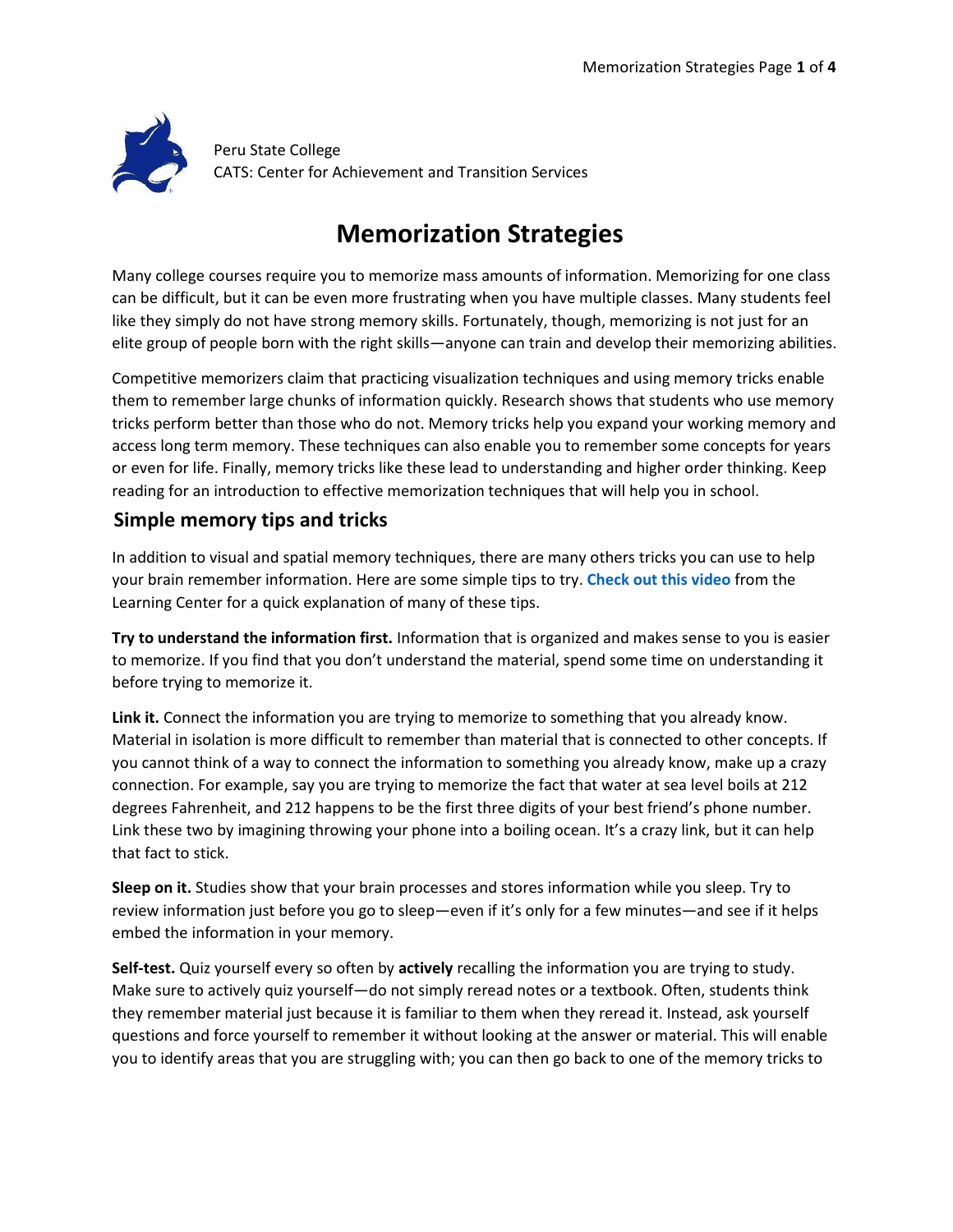help yourself memorize it. Also, avoid quizzing yourself immediately after trying to memorize something. Wait a few hours, or even a day or two, to see if it has really stuck in your memory.

**Use distributive practice.** For a concept to move from your temporary working memory to your longterm memory, two things need to happen: the concept should be **memorable** and it should be **repeated**. Use repetition to firmly lodge information in your memory. Repetition techniques can involve things like flash cards, using the simple tips in this section, and self-testing. Space out your studying and repetition over several days, and start to increase the time in between each study session. Spacing it out and gradually extending the times in between can help us become more certain of mastery and lock the concepts into place.

**Write it out.** Writing appears to help us more deeply encode information that we're trying to learn because there is a direct connection between our hand and our brain. Try writing your notes by hand during a lecture or rewriting and reorganizing notes or information by hand after a lecture. While you are writing out a concept you want to remember, try to say the information out loud and visualize the concept as well.

**Create meaningful groups.** A good strategy for memorizing is to create meaningful groups that simplify the material. For example, let's say you wanted to remember the names of four plants—garlic, rose, hawthorn, and mustard. The first letters abbreviate to GRHM, so you can connect that with the image of a GRAHAM cracker. Now all you need to do is remember to picture a graham cracker, and the names of the plants will be easier to recall.

**Use mnemonics.** Mnemonics are systems and tricks that make information for memorable. One common type is when the first letter of each word in a sentence is also the first letter of each word in a list that needs to be memorized. For example, many children learned the order of operations in math by using the sentence **Please Excuse My Dear Aunt Sally** (parentheses, exponents, multiply, divide, add, subtract). **[Check out Wikipedia](https://en.wikipedia.org/wiki/Mnemonic)** for a good list of examples and ideas.

**Talk to yourself.** It may seem strange at first, but talking to yourself about the material you are trying to memorize can be an effective memory tool. Try speaking aloud instead of simply highlighting or rereading information.

**Exercise!** Seriously! Studies show that exercise can improve our memory and learning capabilities because it helps create neurons in areas that relate to memory. Cardio and resistance training (weights) both have powerful effects, so do what works best for you.

**Practice interleaving.** Interleaving is the idea of mixing or alternating skills or concepts that you want to memorize. For example, spend some time memorizing vocabulary words for your science class and then immediately switch to studying historical dates and names for your history class. Follow that up with practicing a few math problems, and then jump back to the science definitions. This method may seem confusing at first, but yields better results in the end than simply spending long periods of time on the same concept. **[Check out this video](https://www.coursera.org/learn/learning-how-to-learn/lecture/1MpwV/overlearning-choking-einstellung-and-interleaving)** for more explanation on interleaving and other similar strategies.

### **Visual and spatial techniques**

Visual and spatial techniques are memory tricks that involve your five senses. They utilize images, songs, feelings, and our bodies to help information stick. Humans have outstanding visual and spatial memory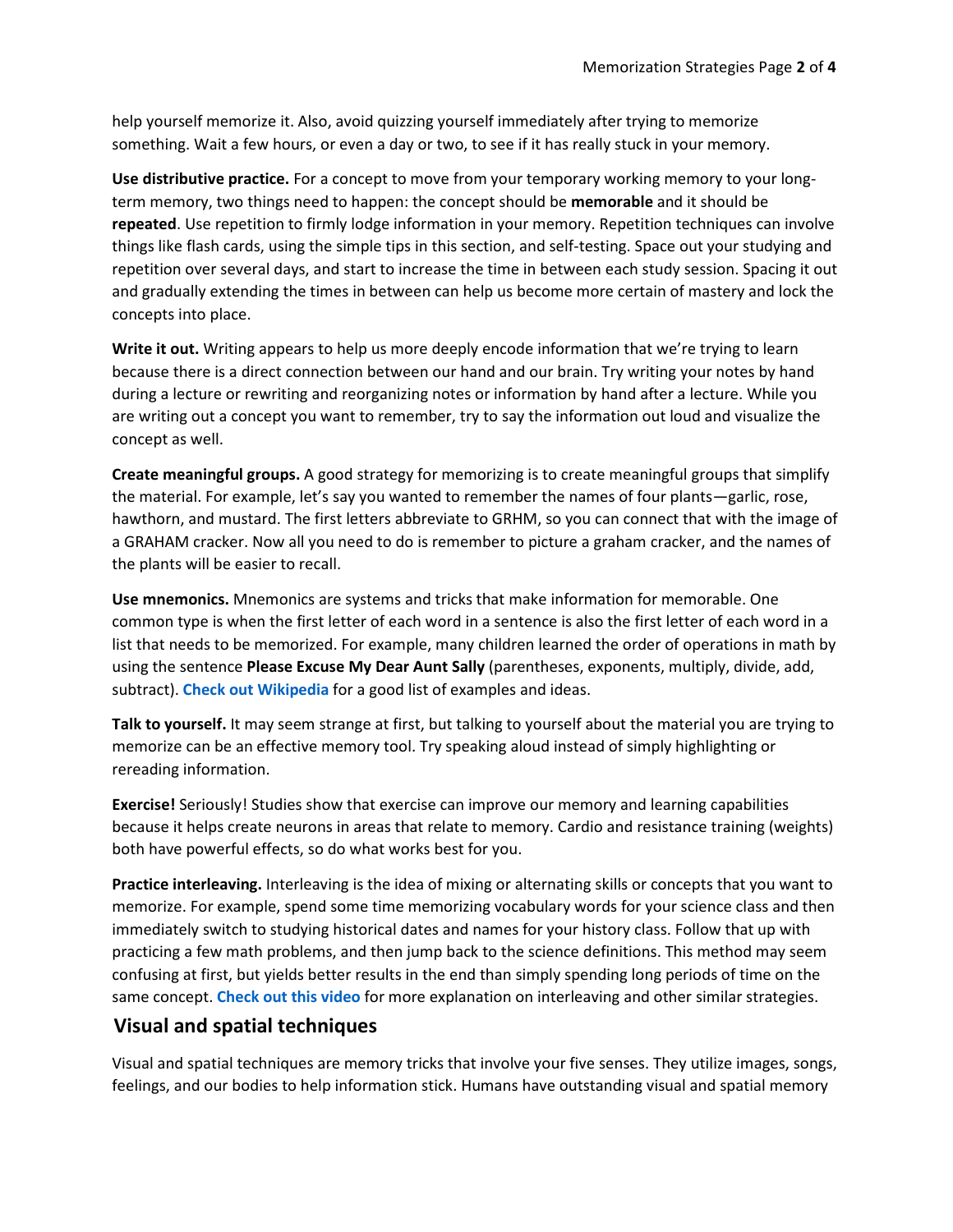systems. When you use visual and spatial memory techniques, you use fun, memorable, and creative approaches rather than boring, rote memorization. This makes it easier to see, feel, or hear the things you want to remember. Visual and spatial techniques also free up your working memory. When you group things together, you enhance your long-term memory. Using visual and spatial techniques helps your mind focus and pay attention when your mind would rather wander to something else. They help you make what you learn meaningful, memorable, and fun.

The common practice of **[using your knuckles](https://en.wikipedia.org/wiki/Knuckle_mnemonic)** to remember the number of days in each month is a great example of an easy visual spatial technique to help you remember details.

**Memorable visual images.** The next time you have a key item you need to remember, try making a memorable visual image to represent that item. Images are important because they connect directly to your brain's visuospatial centers. Images help you remember difficult concepts by tapping into visual areas. But you don't just have to use images—the more of the five senses you can use, the easier it will be for you to recall information. Rather than just visualizing an image, try to **smell, feel,** and **hear** the image as well. For example, if you are trying to remember that the capital of Louisiana is Baton Rouge, draw up an image of a girl named Louise carrying a red baton.

**The memory palace technique.** This technique involves visualizing a familiar place—like the layout of your house or dorm room—and using it as a visual space where you can deposit concept-images that you want to remember. This technique can help with remembering unrelated items, like a grocery list. To use the memory palace technique, visualize your place (house or dorm room) and then imagine items from your grocery list in different areas around the place. For example, picture a cracked egg dripping off the edge of the table or a bushel of apples sitting on the couch. This technique can take some time to get used to, but once you do, the quicker and more effective it becomes. **[This Ted Talk](https://www.ted.com/talks/joshua_foer_feats_of_memory_anyone_can_do)** explains memory palaces more.

**Songs and jingles.** Much like the memory palace and images, songs or jingles use your brain's right hemisphere and can help us remember tricky things like equations and lists. There are already plenty of songs out there for things like the quadratic formula—try Googling what you are trying to remember to see if someone has already created a tune. If not, try making your own.

**The five senses.** Using as many of the five senses as possible when studying helps you use more parts of your brain and retain information better. For example, if studying for an anatomy exam, pick up the anatomy models, feel each part, and say the names of them out loud.

**Lively visual metaphors or analogies.** This can help you to not only remember but *understand* concepts, especially in math and science. A metaphor is a way of realizing that one thing is somehow similar to another. For example, think about the country of Syria as shaped like a bowl of cereal and the country Jordan as a Nike Air Jordan sneaker. Metaphors—especially visual ones—can stick with you for years. They help glue ideas in your mind because they make connections to neural structures that are already there.

#### **Final thoughts**

Some of these techniques can feel strange at first or take some time to develop. The more you practice them, the easier and more natural they become, and the more information you can commit to memory.